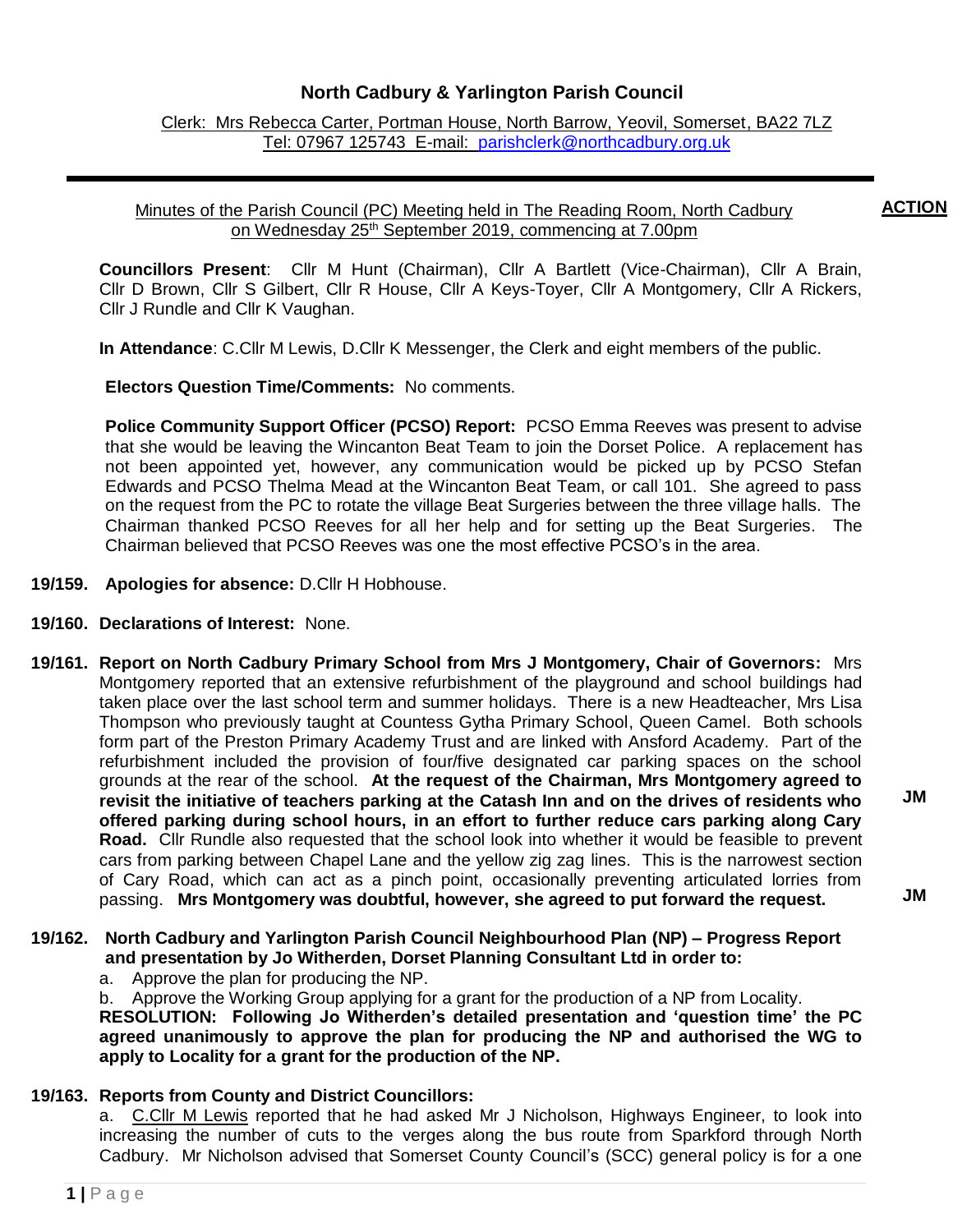**Clerk**

swathe cut (1.10mtr) and where a hedge is within 0.5 mtr of that verge then a vertical cut to be made to that hedge. **The Clerk agreed to advise Mr Nicholson that the particular areas along the bus route that required an additional cut in early August were Brookhampton to North Town and along Parish Hill, which should include the nettles along the bank.**

Cllr Lewis reported that SCC were operating their own school bus fleet from the beginning of the new school year, using low emission buses. At present the new fleet would operate mainly in the Sedgemoor area, where more extensive journeys were necessary.

SCC had invested in more than three hundred apprenticeships over the last three years, helping people get started on their career and up skilling existing staff to further their career. A number of existing staff across Adults and Children's services were training to become Social Workers through the Social Work Degree Apprenticeship, which would reduce costs to SCC.

SCC's 'Stand Up For Care' petition, calling for cross-party discussion on how to address the national social care funding shortfall, had been given backing by leaders of all political groups at SCC and joined by the Local Government Association, County Council Network and the Association for Directors of Adult Social Services. The petition is hosted on the [www.petition.parliament.uk](http://www.petition.parliament.uk/) website by searching 'Somerset'.

Construction work has started on the new iAero project, an £8m cutting-edge aerospace technology centre in Yeovil. SCC is working with the aerospace industry, including Leonardo Helicopters in Yeovil on the flagship iAero Centre, which will encourage innovation, collaboration and growth in the aerospace sector. The project is due to be completed in July 2020.

b. D.Cllr Messenger reported that there continued to be issues with the South Somerset District Council's (SSDC) planning portal. SSDC were investing more funds and looking at recruiting/reinstating more staff. He requested that Cllrs and residents be patient with staff, who were professional and trying to remedy the situation.

Following the announcement that Castle Cary Ambulance Station is going to close, Castle Cary Town Council are to hold a meeting on 3<sup>rd</sup> October 2019 at which there would be a presentation from the SW Ambulance Service. **Cllrs Keys-Toyer and Rundle agreed to attend.**

**AKT/JR**

### **19/164. Minutes of the Parish Council Meeting held on 24 th July 2019 were received, agreed and signed as a true record.**

## **19/165. Matters Arising from the Minutes:**

a. Highways and Rights of Way (ROW) Reports.Cllr Brain previously circulated his detailed reports that can be found at Attachments 1 and 2.

#### **19/166. Planning:**

a. South Somerset District Council (SSDC) Decisions:

i. **PA 19/01844/P3RPA**. Notification for the prior approval for a proposed change of use of agricultural building to an apart-hotel (Use Class C1) on land north Of Hill Ash Farm, Woolston Road, North Cadbury – **PERMITTED WITH CONDITIONS**.

ii. **PA 19/01224/HOU**. The erection of a shed at Scrumpy Cottage Ridgeway Lane North Cadbury – **PERMITTED WITH CONDITIONS**.

iii. **PA 19/01671/HOU & 19/01672/LBC**. Listed Building Consent for part demolition to allow the erection of a single storey rear extension at 11 High Street, North Cadbury – **PERMITTED WITH CONDITIONS.**

iv. **PA 19/01905/HOU**. The erection of a single storey rear extension and construction of pitched roof over existing ground floor garage/car port at Fir Tree Cottage, Woolston Road North Cadbury – **PERMITTED WITH CONDITIONS**.

## **19/167. Finance and Accounts:**

a. The Finance Report for the period  $24<sup>th</sup>$  July to  $25<sup>th</sup>$  September was circulated and approved.

b. Payments Approved:

| Dorset Planning Consultant Ltd.        | £894.00 |
|----------------------------------------|---------|
| Clerks Expenses Aug & Sep 19           | £52.43  |
| <b>Fingerpost Restoration Expenses</b> | £40.71  |
| SALC - Cllr Essentials Trng Jul 19     | £25.00  |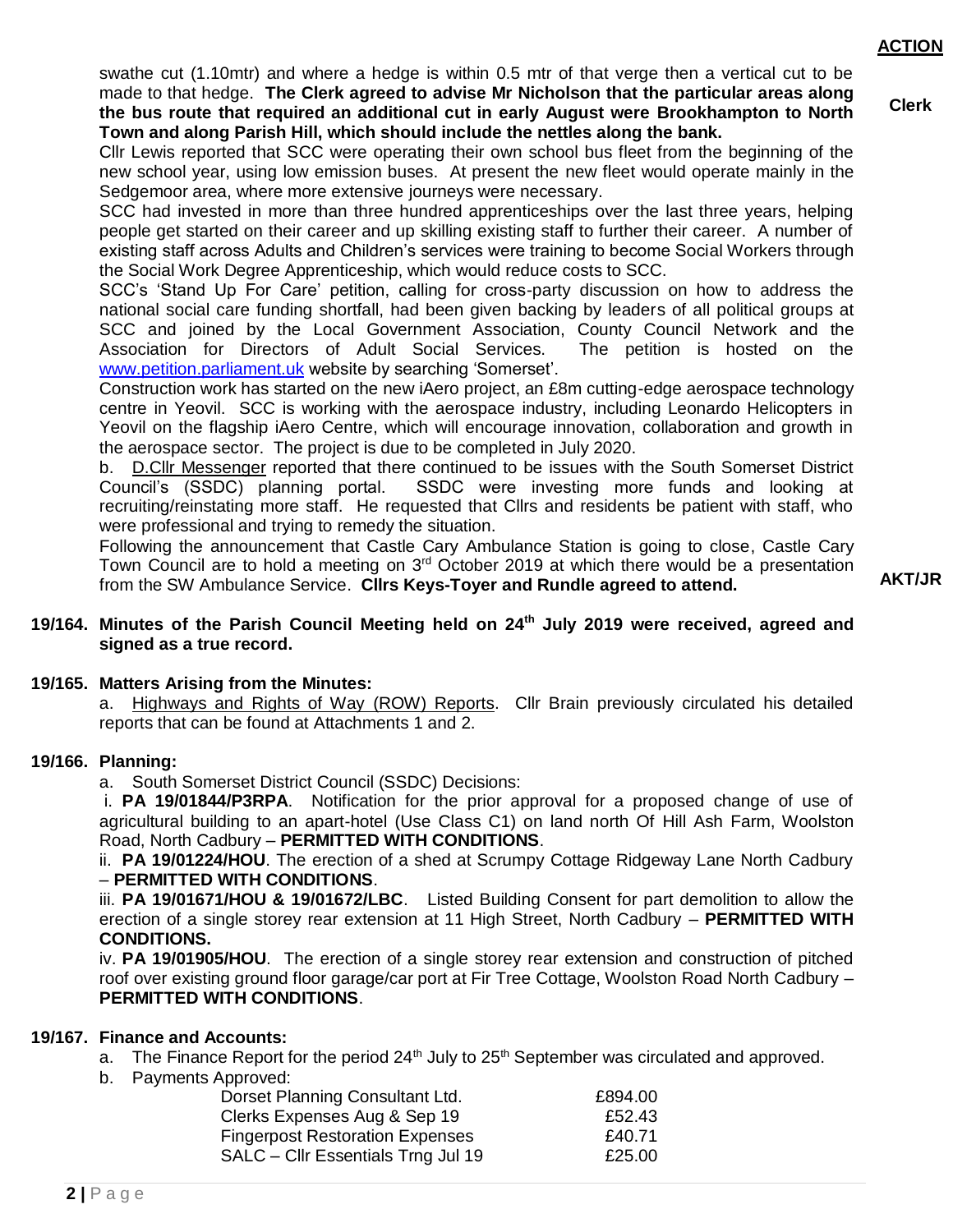#### **19/168. Correspondence circulated:**

| a. Area East Annual Meeting with Town and Parish Councils – Thursday 10th October, 6.00 to<br>8.00pm, Churchfields, Wincanton. The Chairman and Cllr Keys-Toyer agreed to attend.<br>b. National Association of Local Councils (NALC) Policy Consultation E-Briefing 10-19 - The<br>Ministry of Housing, Communities and Local Government (MHCLG) joint consultation with the<br>Department for Culture, Media and Sport (DCMS) on extending 5G mobile provision in rural areas -<br>responses to NALC by 11 Oct 19.<br>c. Campaign to Protect Rural England (CPRE) AGM – Friday 18th October 2019, 1.00 to 4.00pm,<br>Chard Guildhall. | Chair/<br><b>AKT</b> |
|-----------------------------------------------------------------------------------------------------------------------------------------------------------------------------------------------------------------------------------------------------------------------------------------------------------------------------------------------------------------------------------------------------------------------------------------------------------------------------------------------------------------------------------------------------------------------------------------------------------------------------------------|----------------------|
| d. Somerset Prepared Community Resilience Day - Thursday 24th October 2019 (time & venue<br>TBC). Cllr Keys-Toyer agreed to attend.<br>e. Somerset Association of Local Councils (SALC) AGM - Saturday 26th October, 10.00am to<br>3.00pm, Edgar Hall, Somerton.                                                                                                                                                                                                                                                                                                                                                                        | AKT                  |
| 19/169. Items of Report and Future Business:<br>a. The Clerk agreed to include the following on the agenda for the next meeting:<br>i. Parish Council use of 'Social Media'.<br>ii. 'Draft Tree Planting Policy for Parish and Town Councils'.<br>iii. Formation of a 'Climate Taskforce'.                                                                                                                                                                                                                                                                                                                                              | <b>Clerk</b>         |
| 19/170. Date and time of next meeting: will be held on $23rd$ October 2019 in Galhampton Village Hall,<br>commencing at 7.00pm.                                                                                                                                                                                                                                                                                                                                                                                                                                                                                                         |                      |

There being no further business the meeting closed at 8.45 pm.

SIGNED……………………………………… DATED……………………………..

#### Attachment 1

#### **North Cadbury and Yarlington Parish Council Rights of Way Report - September 2019**

#### **Works Completed**

| WN 19/63 | Handrails replaced/repaired. |
|----------|------------------------------|
|----------|------------------------------|

WN 31/7 Stiles repaired/rebuilt.

#### **Works in Hand**

#### **Footpath Reference:**

- WN 19/98 Signpost, obstruction and locked gate.
- WN 19/101 Signpost missing on A359.
- WN 19/105 A fast track alternative to a TRO has been identified by SCC. The Landowners either side are content for removeable bollards to be installed. There is a form to be completed and sent to SCC and the work should be undertaken in the next six to eight weeks. Funding has been allocated for the renovation of the surface of this route once the bollards are installed.
- WN 19/17 Stiles to be repaired/rebuilt.
- WN 19/6 Stile to be repaired/rebuilt.
- WN 27/3 Large bridge to be removed/rebuilt.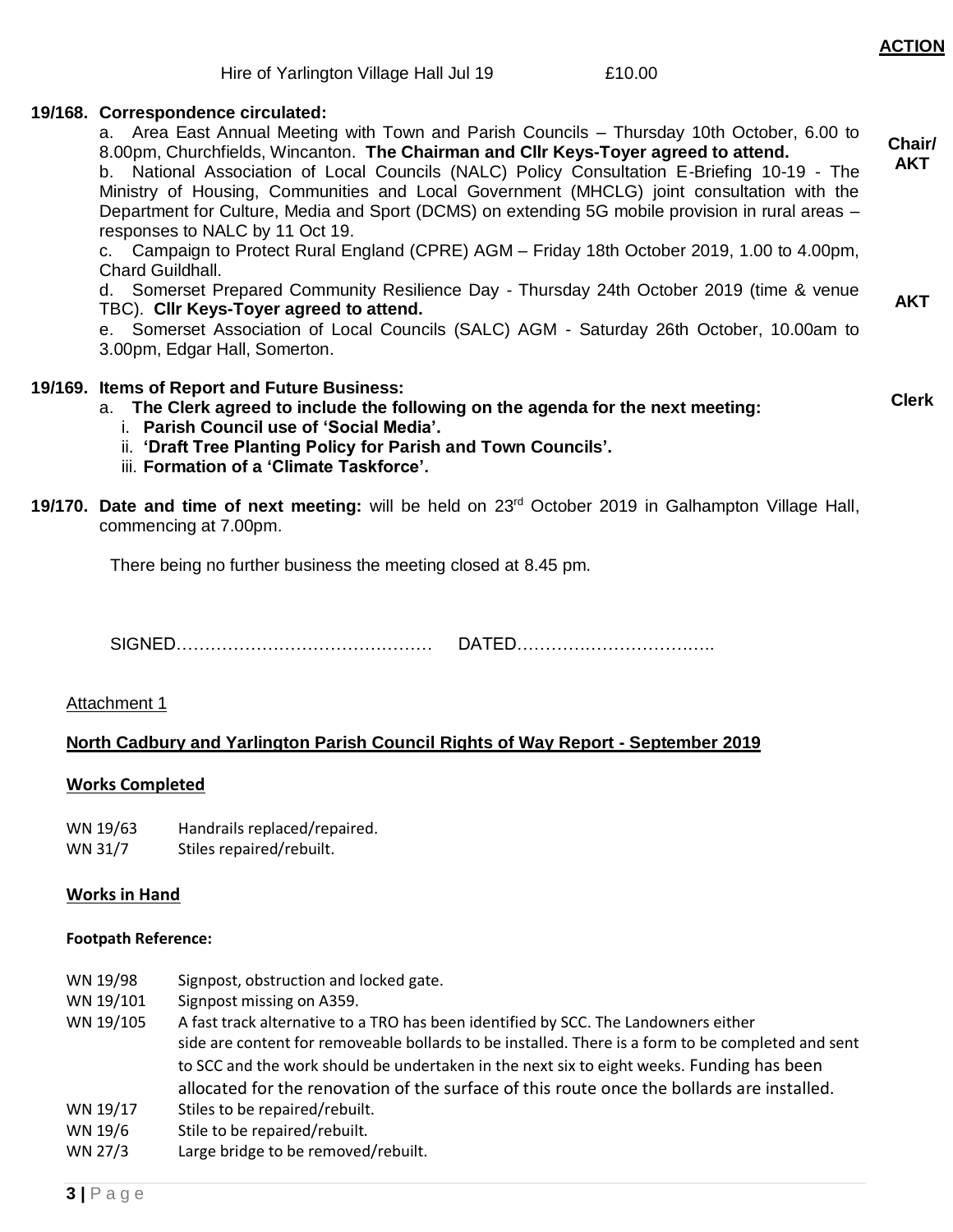- WN 19/72 Stile/sleeper bridge to be replaced.
- WN 19/80 Bridge to be replaced. Stiles still broken, new hedging plants planted across path. Three electric fences across line of path between stile near Woolston Road and broken bridge/stiles. (missing hand grips on electric fences).
- WN 19/96 Waymark post needed at eastern end of 19/96 at junction with 19/81 and 19/82.

At the junction between WN19.38/, WN19/29 and WN19/40 (close to Hewlett's Mill) there is a broken stile which poses a health and safety risk to people attempting to use it. This is on land which is now owned by the Emily Estate. Neighbours have contacted the Estate however this is still to be rectified. It is felt that a letter from the PC to the Emily Estate would be appropriate.

## **Additional Identified Problem Areas**

# **Yarlington**

| WN31/8    | This has been redirected. Also missing finger posts and lack of way marking in yard. |
|-----------|--------------------------------------------------------------------------------------|
| WN31/10   | There is an obscured gate with concrete posts and no way marking to indicate the     |
|           | route.                                                                               |
| WN 31/10  | Electric fences with no protection and too close to boundary to allow for            |
| & WN 31/9 | passage.                                                                             |
| WN31/7    | Waymark needed at corner of field (concrete post) just by Yarlington House,          |
|           | Also, no way-marking in farmyard at the southern end.                                |

# **Footpath Routes**

At the last Parish Council meeting it was decided that copies of maps of suggested routes be made available at local pubs. This approach will be pursued. The Rights of Way Warden and our PPLO will meet Monday 30th September to update faults on circular walks. They feel that until faults are corrected on the circular walks, they cannot be publicised. Funds will be directed to correcting these faults as the priority

# **Stiles & Cross Compliance**

Looking at the period from this October until March next year Work is currently underway to identify suitable packages of work to clear rights of way and rebuild stiles. The team direct by the SCC Warden, Eve Wynn, hope to undertake five days of work during the period. We are working on the assumption that the Mendip Ramblers will be able to provide a team to undertake work totalling three days. There is likely to still be a resource shortfall to cover the work required to be undertaken and so I have been asked what support this Parish Council can provide. Our assumption is that each day of support will cost in the region of £150 (including labour and materials).

From this we would look to create statements of work to undertake additional work on the rights of way before obtaining quotations from local contractor capable of undertaking the work. These may possibly then either be subcontracted to the Somerset Council contractor or consideration be given to undertaking the work using parish funding.

**As a reminder, the best way to report rights of ways issues is via:** <https://roam.somerset.gov.uk/roam/map>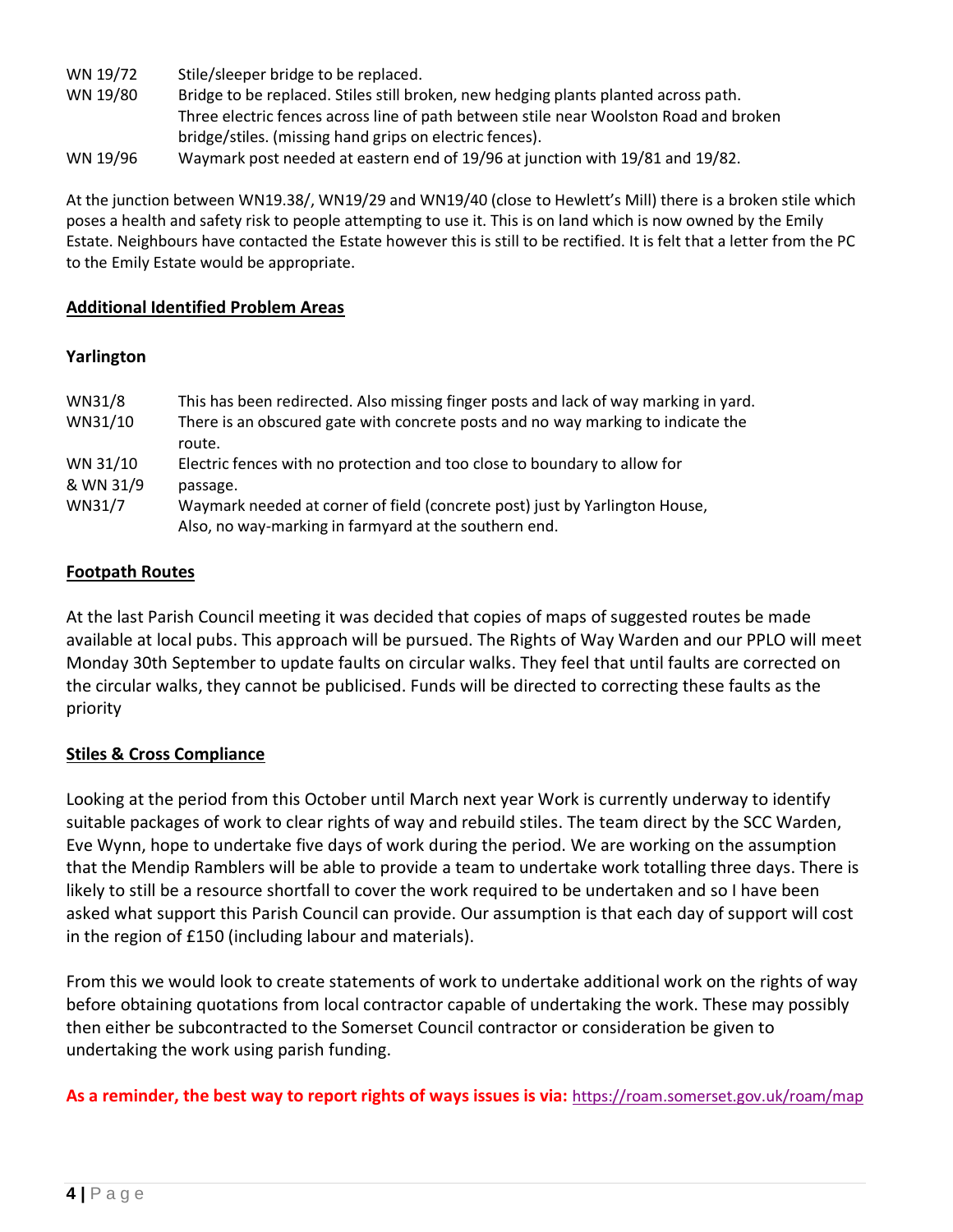# Attachment 2

# **North Cadbury & Yarlington Highways Report – September 2019**

| <b>Drains in Lower</b><br><b>Back Way/</b><br><b>Sandbrook Lane</b> | Following improvements to the drainage in the lane patching<br>work will be considered from April 2019 - Ongoing.                                                                                                                                                                                                      |
|---------------------------------------------------------------------|------------------------------------------------------------------------------------------------------------------------------------------------------------------------------------------------------------------------------------------------------------------------------------------------------------------------|
| <b>Lower Back Way</b><br><b>Opposite</b><br><b>Sycamore Cottage</b> | As above. Patching will be considered from April 2019 - Ongoing.                                                                                                                                                                                                                                                       |
| Sandbrook Lane<br><b>Right of Way</b><br><b>Erosion</b>             | On the stretch of lane leading past "the Cabbage Patch" water is<br>leaving the lane though the hedge into the field, in two places on the<br>east side, making the footpath (part of the Leland Trail) unpassable.<br>SCC need to determine where the local gullies outfall to then identify<br>a solution - Ongoing. |
|                                                                     |                                                                                                                                                                                                                                                                                                                        |
| <b>Highway Erosion</b><br><b>Sandbrook Lane</b>                     | The edges of the lane are eroding in a number of places.<br>The latest response from SCC is that the verge erosion remediation<br>would be arisings placed and compacted and the verge re-<br>established on top of that. This is awaiting budget allocation for the<br>program.                                       |
|                                                                     | The latest update is that other options are being considered as there<br>may be something more suitable.                                                                                                                                                                                                               |
|                                                                     |                                                                                                                                                                                                                                                                                                                        |
| <b>Drains in Hearn</b><br>and March Lanes                           | Drain pipe damage, close to the junction of Galhampton Manor, will<br>benefit from repairs in the near future.                                                                                                                                                                                                         |
|                                                                     | Works are pending this financial year.                                                                                                                                                                                                                                                                                 |
| <b>Highway Erosion in</b>                                           | Patching will be considered from April 2019 - Ongoing                                                                                                                                                                                                                                                                  |
| <b>Hearn and March</b><br>.anes                                     |                                                                                                                                                                                                                                                                                                                        |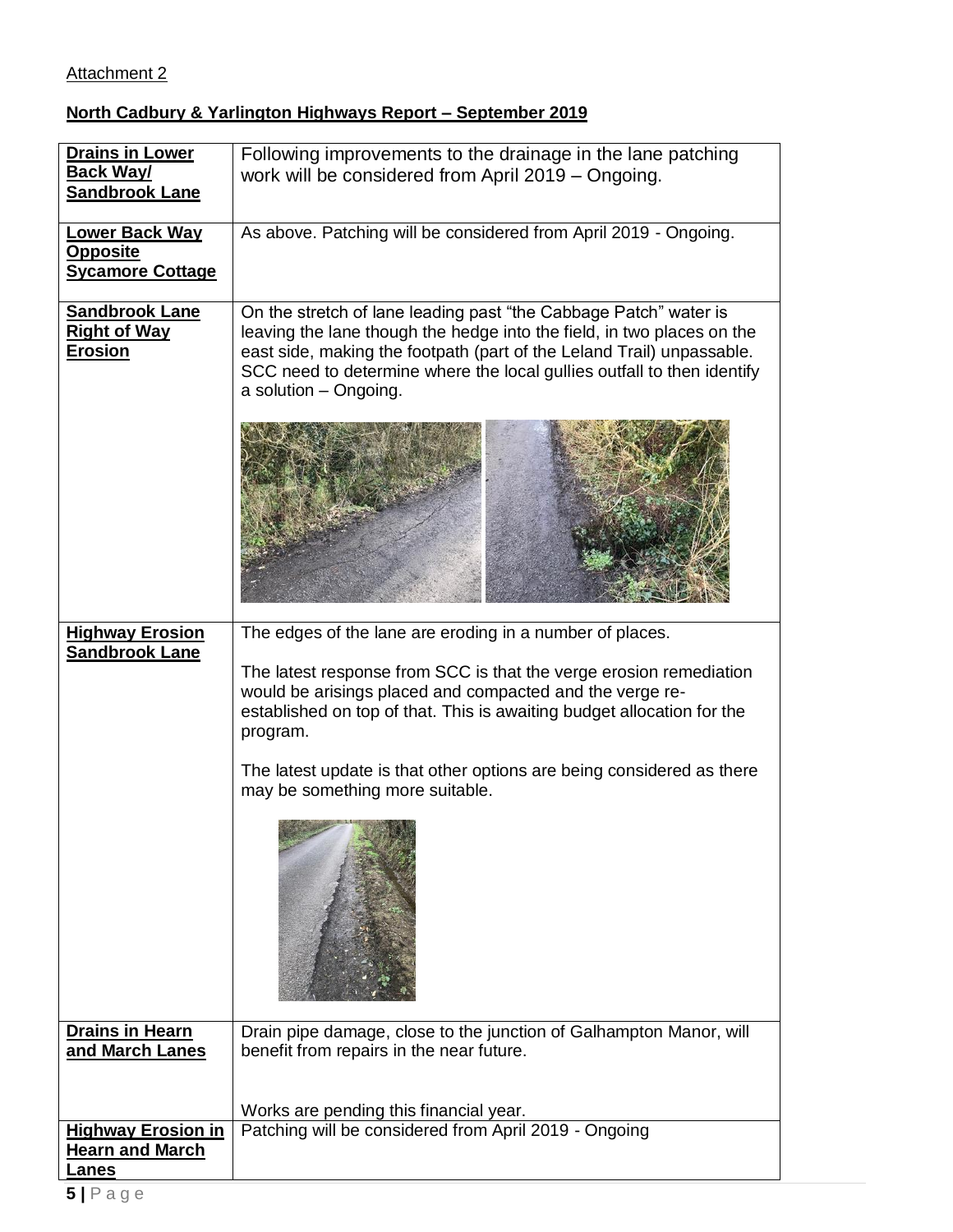| <b>Yarlington, Pound</b>  | The immediate concern was identified as one pothole which was            |
|---------------------------|--------------------------------------------------------------------------|
| <u>Lane</u>               | instructed for repair following a planned inspection, the lane is        |
|                           | showing signs of deterioration and it is accepted that it would benefit  |
|                           | from some patch repairs.                                                 |
|                           |                                                                          |
| <b>Highway Erosion in</b> |                                                                          |
| <b>Stoke Lane in the</b>  | With reference to the map on the following page:                         |
| <b>Vicinity of</b>        |                                                                          |
| <b>Yarlington Mill</b>    | Section A is periodically cleaned on a planned program and               |
| <b>Farm</b>               | sometimes cleaned reactively however SCC are now aware that              |
|                           | works are required. Funding will be available during the 2019            |
|                           | Financial Year to effect repairs. This will include underground filter   |
|                           | drains to try to capture the springs which seem to be here.              |
|                           | Section B, part of the surface water drainage outfalls to here however   |
|                           | the ditch is the riparian responsibility of the landowner (Emily Estate) |
|                           | and needs to be cleared by them. A meeting was recently held with        |
|                           | the landowner and they have agreed that the hedgerows and ditches        |
|                           | are to be attended to.                                                   |
|                           |                                                                          |
|                           | Programmed for 6th - 17th Jan 2020 with road closure.                    |
|                           |                                                                          |
|                           | On completion of these works patching will be undertaken.                |
|                           |                                                                          |